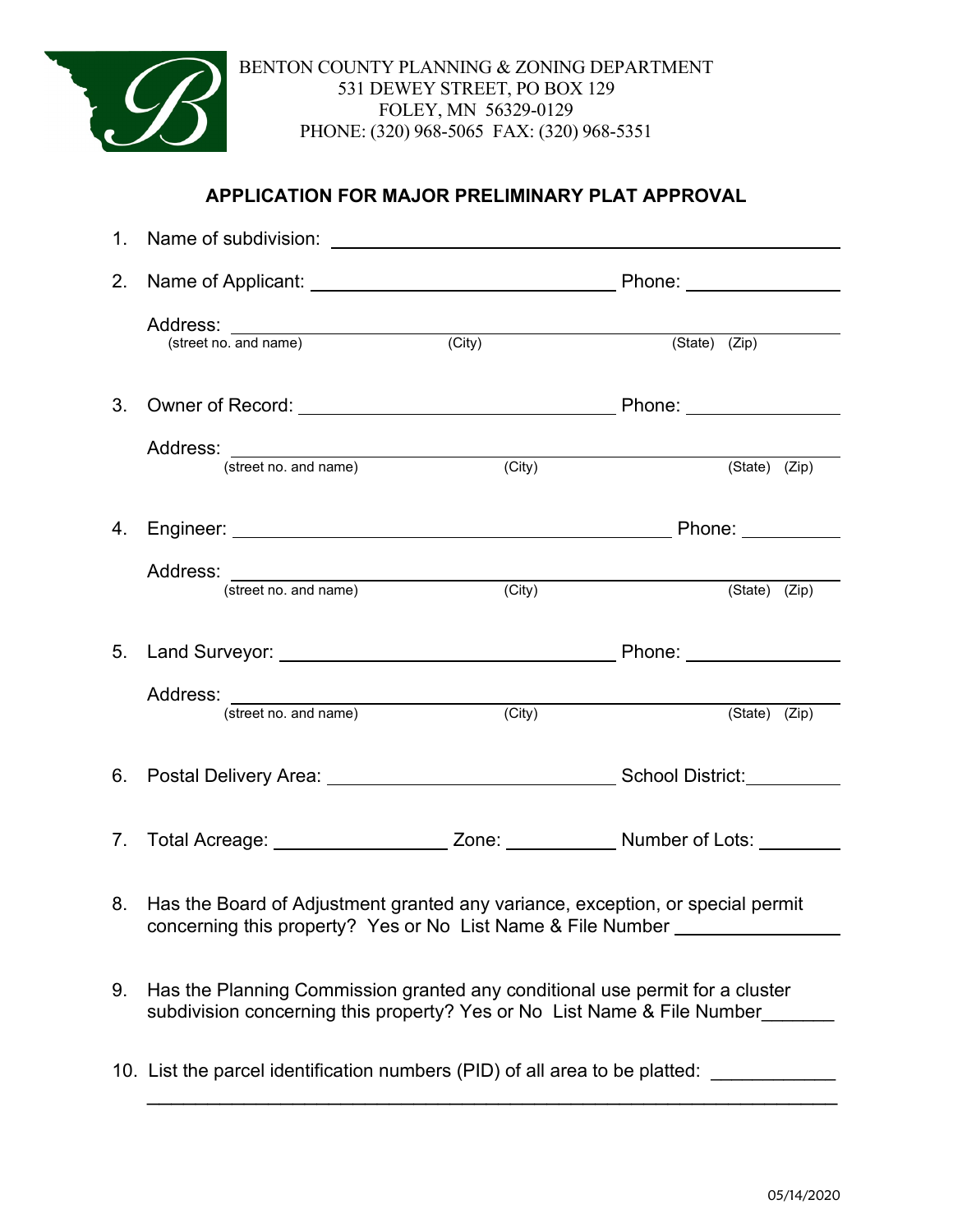- 12. Attach one 11"x17" reduction of the proposed preliminary plat and have the surveyor email a digital copy to the Zoning Administrator.
- 13. Submit copies of the soil borings for each proposed lot.
- 14. Signature and address of person submitting the plat and all required documentation.

|                                                                         |        | <b>Printed Name:</b> Printed Name:                             |  |               |  |  |  |
|-------------------------------------------------------------------------|--------|----------------------------------------------------------------|--|---------------|--|--|--|
| Signature                                                               |        | Mailing Address: _____________<br>$\overline{\text{(street)}}$ |  |               |  |  |  |
|                                                                         | (City) |                                                                |  | (State) (Zip) |  |  |  |
|                                                                         |        |                                                                |  |               |  |  |  |
|                                                                         |        |                                                                |  |               |  |  |  |
| For Office Use Only                                                     |        |                                                                |  |               |  |  |  |
| Receipt Number:                                                         |        | Date Submitted:                                                |  |               |  |  |  |
| <b>Platting Committee Meeting:</b>                                      |        |                                                                |  |               |  |  |  |
| Planning Commission Public Hearing:                                     |        |                                                                |  |               |  |  |  |
| County Board Public Hearing: University of County Board Public Hearing: |        |                                                                |  |               |  |  |  |
| Fee: $$600 +$ additional fee for # of lots                              |        |                                                                |  |               |  |  |  |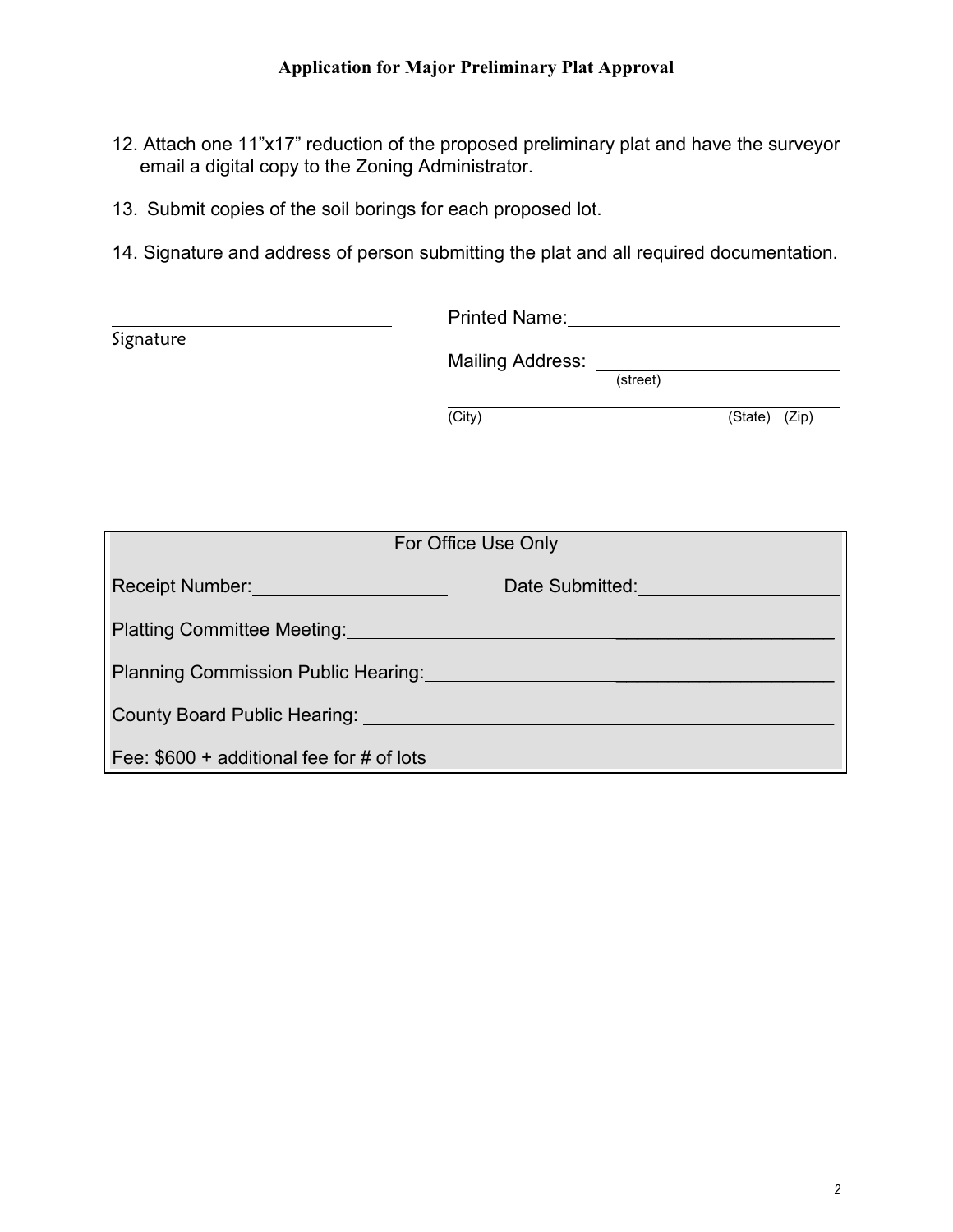#### Preliminary Plat Application

- Completed application signed by the owner, one  $11"x17"$  reduction and a digital copy need to be submitted to Planning & Zoning Department along with the application fee. Soil borings and wetland delineation are required to be submitted with the application.
- The application will be scheduled for the Planning Commission when all the information is received.

#### Meetings

- Townships typically require a separate public review of proposed plats and you will need to arrange that meeting with the Township. The Township should review the plat prior to the Planning Commission meeting. The Township can provide comments on the attached acknowledgement form.
- The Parks Commission may review the plat and make a recommendation to the County Board on whether to accept a dedication of land (typically 10%) or contribution in lieu of dedication (typically \$600 per lot). In some cases an easement may be requested for trails.
- The Platting Committee will review the plat. The Platting Committee is a technical review of the application by staff. Notice will be sent on the time and date of the meeting should a meeting be necessary. Attendance by the owner and/or surveyor is welcomed but not required.

#### Planning Commission Public Hearing

The Planning Commission public hearing will review and take action on the preliminary plat. Your attendance is required and failure to attend typically results in the application being continued to a future meeting. A public notice is sent to the newspaper and residents within ½ mile of the plat. You will receive a copy of the staff report and reminder of the meeting date and time prior to the meeting.

County Board Public Hearing

- After the Planning Commission recommends approval or denial of the preliminary plat the plat will move to the County Board for a decision. The County Board is also advertised and notices sent to adjacent residences. Attendance at the Board meeting is expected. If the County Board approves the plat you can now have your surveyor prepare the final plat for submission.
- Prior to final plat submission you are required to update your abstract and have a title opinion prepared by an attorney at law based upon the examination of the title. Any deed restriction should be incorporated at this time.
- If there is a mortgage involved the mortgage company will need to consent to the plat, release the area being platted from the mortgage or sign the plat.
- Your surveyor should prepare the final plat and submit to the County Surveyor for review. There is a fee for the County Surveyor review that will need to be submitted at this time. The title opinion is required for the plat review.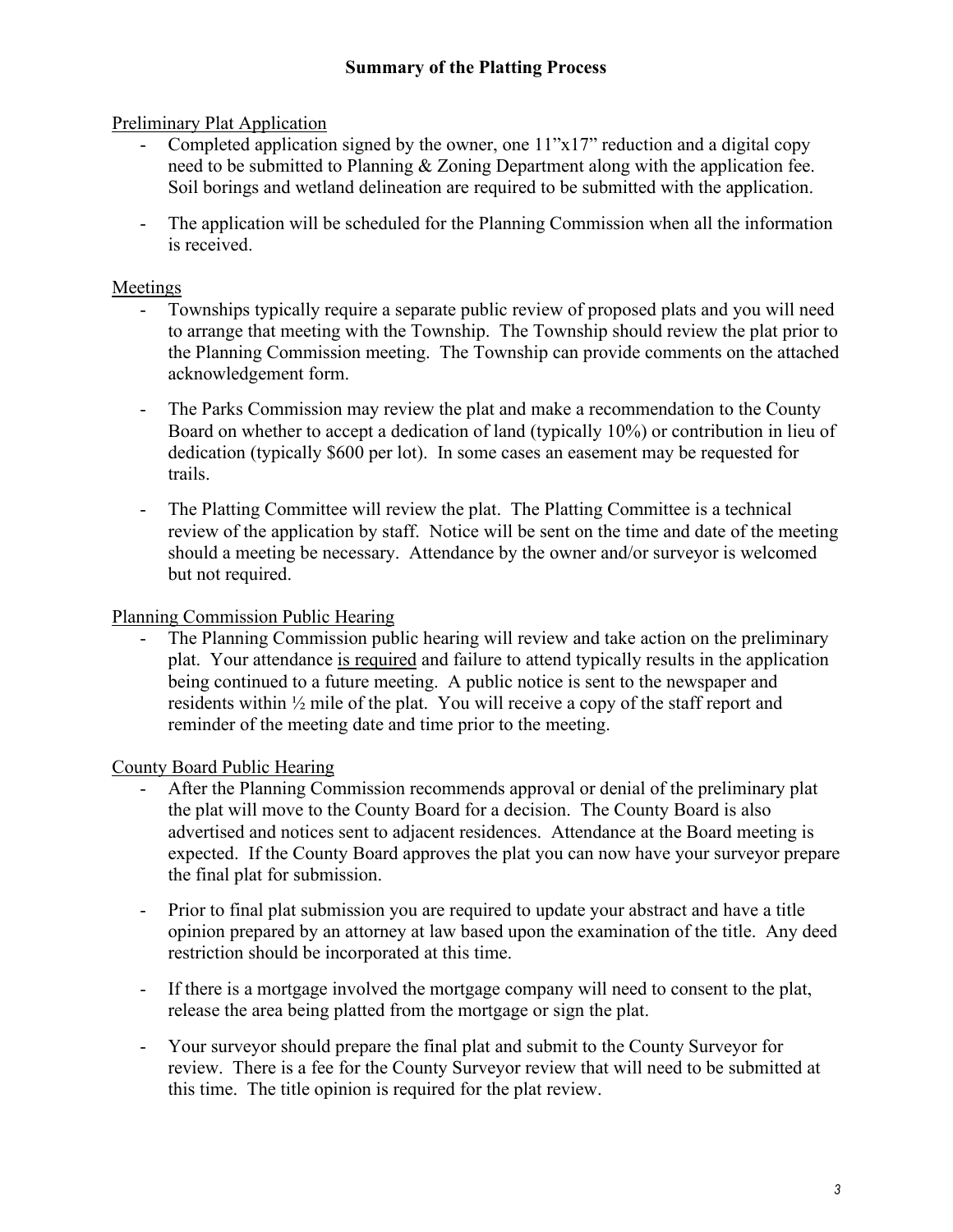### **Township Acknowledgement Form**

| The Township hereby acknowledges that the Township reviewed the Plat titled           |  |  |       |  |  |  |  |  |  |  |
|---------------------------------------------------------------------------------------|--|--|-------|--|--|--|--|--|--|--|
|                                                                                       |  |  |       |  |  |  |  |  |  |  |
| (was/was not) presented at a public meeting dated ____________________. The Township  |  |  |       |  |  |  |  |  |  |  |
| acknowledges they reviewed the plat in terms of roads, access, right-of-way, and fire |  |  |       |  |  |  |  |  |  |  |
| protection and have the following comments:                                           |  |  |       |  |  |  |  |  |  |  |
|                                                                                       |  |  |       |  |  |  |  |  |  |  |
|                                                                                       |  |  |       |  |  |  |  |  |  |  |
|                                                                                       |  |  |       |  |  |  |  |  |  |  |
|                                                                                       |  |  |       |  |  |  |  |  |  |  |
|                                                                                       |  |  |       |  |  |  |  |  |  |  |
| Dated this ___________ day of ______________, 20___.                                  |  |  |       |  |  |  |  |  |  |  |
|                                                                                       |  |  |       |  |  |  |  |  |  |  |
| Signature                                                                             |  |  | Title |  |  |  |  |  |  |  |
|                                                                                       |  |  |       |  |  |  |  |  |  |  |
| Signature                                                                             |  |  | Title |  |  |  |  |  |  |  |
|                                                                                       |  |  |       |  |  |  |  |  |  |  |
| Signature                                                                             |  |  | Title |  |  |  |  |  |  |  |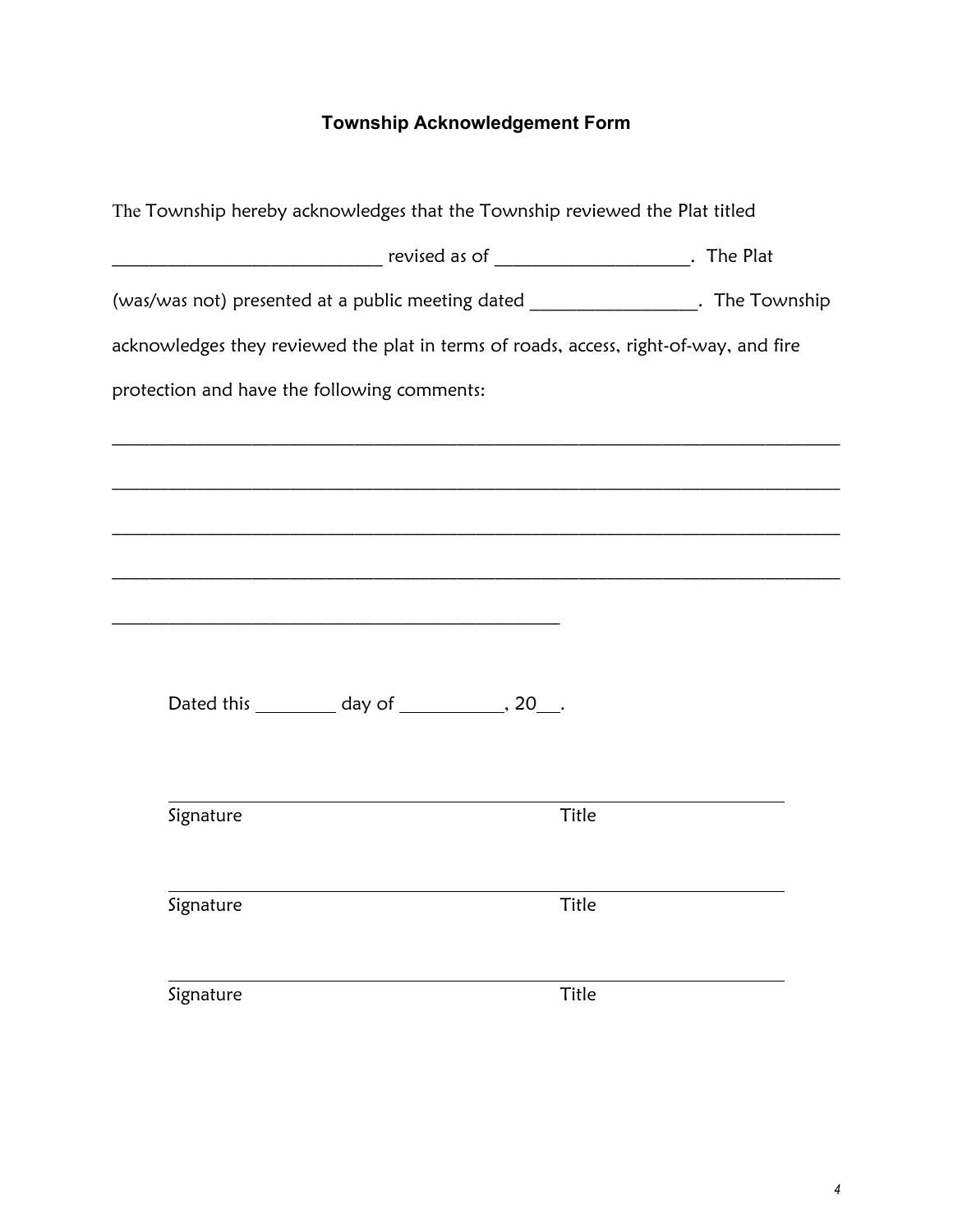## TOWNSHIP RESOURCE INFORMATION

Townships are required to sign the final plat and are requested to review and sign an acknowledgement form for the preliminary plat. Some townships require that the plat be presented at a Township public meeting prior to approving a plat. Please contact the township early in the process to prevent delays. Please note that meetings dates and times may have changed so verify with the Township.

Alberta: Meeting Day: 1<sup>st</sup> Tuesday of the month  $\omega$  8:00 PM Township Hall Location: 10716 Pine Road NE -- Foley. Clerk: Robert Thaler 320-387-3466 [thaler4@jetup.net](mailto:thaler4@jetup.net)

Alberta requests that plats with a Township road involved be presented at their meeting.

Gilmanton: Meeting Day: 1<sup>st</sup> Tuesday of the month  $\omega$  7:30 PM Township Hall Location: 8475 - 105th Ave. NE -- Foley. Clerk: Patricia Lezer 320-387-3272 [pl.gilmanton@jetup.net](mailto:pl.gilmanton@jetup.net)

Gilmanton Township will not sign plats or acknowledgement forms without a public meeting being conducted first. Please attend a township meeting with the plat early in the process to avoid delays. Township will only sign plats at a public meeting.

Glendorado: Meeting Day: Last Thursday of the month @ 7:00 PM Township Hall Location: 792 - 190th Ave. NE -- Princeton. Clerk: JoDee Kampa, 320-980-3232 (2755 Ronneby Rd NE, Foley) [jodeekampa@gmail.com](mailto:jodeekampa@gmail.com)

Glendorado requests applicants contact the clerk to schedule the plat for a public meeting early in the process. Meetings maybe held at the Clerk's residence

Graham: Meeting Day: 2nd Monday of the month @ 8:00 PM Township Hall Location: 14255 - 45th Ave. NE -- Rice. Clerk: Deb Scott 320-241-8595 [grahamtwp@jetup.net](mailto:grahamtwp@jetup.net)

Graham requests you contact the Clerk to schedule the plat for a public meeting early in the process.

Granite Ledge: Meeting Day: 2nd Wednesday of the month @ 7:00 PM Township Hall Location: 14965 - 130th St. NE – Foley. Clerk: Kathy Gorecki 320-355-2382 [graniteledgetownship@jetup.net](mailto:graniteledgetownship@jetup.net)

Granite Ledge requests you contact the clerk or supervisor early in the process. Township will sign plats or acknowledgement forms only at public meeting.

Langola: Meeting Day: 3rd Wednesday of the month @ 7:00 PM Township Hall Location: Rice City Hall -- 205 Main St. E. – Rice. Clerk: Anita Sevoila 320-266-5324 [daseviola@gmail.com](mailto:daseviola@gmail.com)

Langola requests applicants contact the clerk to schedule the plat for a public meeting early in the process. [www.langolatownship.org](http://www.langolatownship.org/)